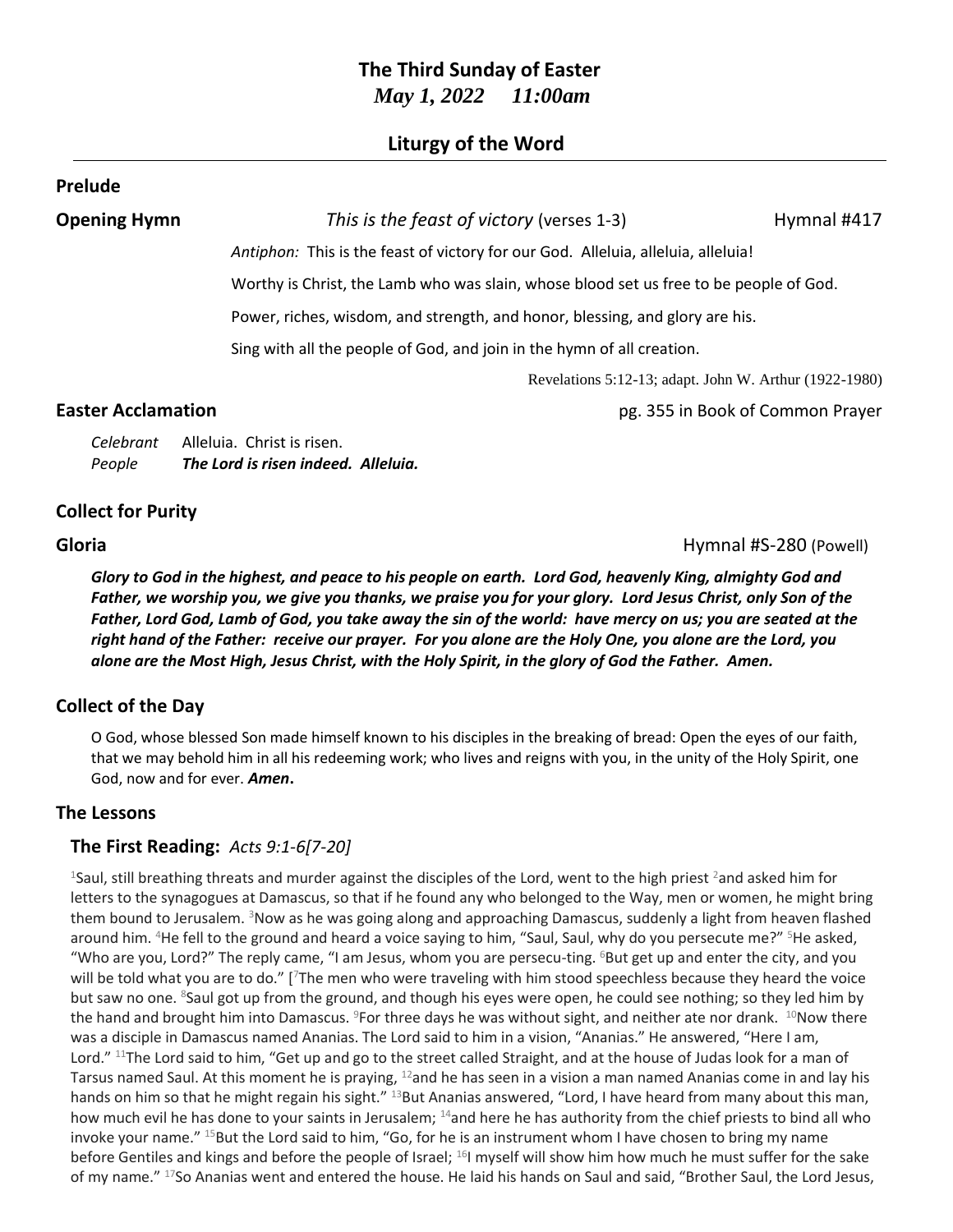who appeared to you on your way here, has sent me so that you may regain your sight and be filled with the Holy Spirit." <sup>18</sup>And immediately something like scales fell from his eyes, and his sight was restored. Then he got up and was baptized, <sup>19</sup>and after taking some food, he regained his strength. For several days he was with the disciples in Damascus, <sup>20</sup>and immediately he began to proclaim Jesus in the synagogues, saying, "He is the Son of God."]

#### **The Psalm:** *Psalm 30*

 *I will exalt you, O LORD, because you have lifted me up \* and have not let my enemies triumph over me. O LORD my God, I cried out to you, \* and you restored me to health. You brought me up, O LORD, from the dead; \* you restored my life as I was going down to the grave. Sing to the LORD, you servants of his; \* give thanks for the remembrance of his holiness. For his wrath endures but the twinkling of an eye, \* his favor for a lifetime. Weeping may spend the night, \* but joy comes in the morning. While I felt secure, I said, "I shall never be disturbed. \* You, LORD, with your favor, made me as strong as the mountains." Then you hid your face, \* and I was filled with fear. I cried to you, O LORD; \* I pleaded with the Lord, saying, "What profit is there in my blood, if I go down to the Pit? \* will the dust praise you or declare your faithfulness? Hear, O LORD, and have mercy upon me; \* O LORD, be my helper." You have turned my wailing into dancing; \* you have put off my sack-cloth and clothed me with joy. Therefore my heart sings to you without ceasing; \* O LORD my God, I will give you thanks for ever.*

#### **The Second Reading:** *Revelation 5:11-14*

 $11$ I looked, and I heard the voice of many angels surrounding the throne and the living creatures and the elders; they numbered myriads of myriads and thousands of thousands,  $^{12}$ singing with full voice, "Worthy is the Lamb that was slaughtered to receive power and wealth and wisdom and might and honor and glory and blessing!" <sup>13</sup>Then I heard every creature in heaven and on earth and under the earth and in the sea, and all that is in them, singing, "To the one seated on the throne and to the Lamb be blessing and honor and glory and might forever and ever!"  $14$ And the four living creatures said, "Amen!" And the elders fell down and worshiped.

### **Alleluia** James Chepponis "Alleluia"

#### **The Gospel** – *John 21:1-19*

<sup>1</sup>Jesus showed himself again to the disciples by the Sea of Tiberias; and he showed himself in this way. <sup>2</sup>Gathered there together were Simon Peter, Thomas called the Twin, Nathanael of Cana in Galilee, the sons of Zebedee, and two others of his disciples. <sup>3</sup>Simon Peter said to them, "I am going fishing." They said to him, "We will go with you." They went out and got into the boat, but that night they caught nothing.

4 Just after daybreak, Jesus stood on the beach; but the disciples did not know that it was Jesus. <sup>5</sup> Jesus said to them, "Children, you have no fish, have you?" They answered him, "No." <sup>6</sup>He said to them, "Cast the net to the right side of the boat, and you will find some." So they cast it, and now they were not able to haul it in because there were so many fish. <sup>7</sup>That disciple whom Jesus loved said to Peter, "It is the Lord!" When Simon Peter heard that it was the Lord, he put on some clothes, for he was naked, and jumped into the sea. <sup>8</sup>But the other disciples came in the boat, dragging the net full of fish, for they were not far from the land, only about a hundred yards off.

<sup>9</sup>When they had gone ashore, they saw a charcoal fire there, with fish on it, and bread. <sup>10</sup>Jesus said to them, "Bring some of the fish that you have just caught." <sup>11</sup>So Simon Peter went aboard and hauled the net ashore, full of large fish, a hundred fifty-three of them; and though there were so many, the net was not torn. <sup>12</sup>Jesus said to them, "Come and have breakfast." Now none of the disciples dared to ask him, "Who are you?" because they knew it was the Lord. 13 Jesus came and took the bread and gave it to them, and did the same with the fish. 14This was now the third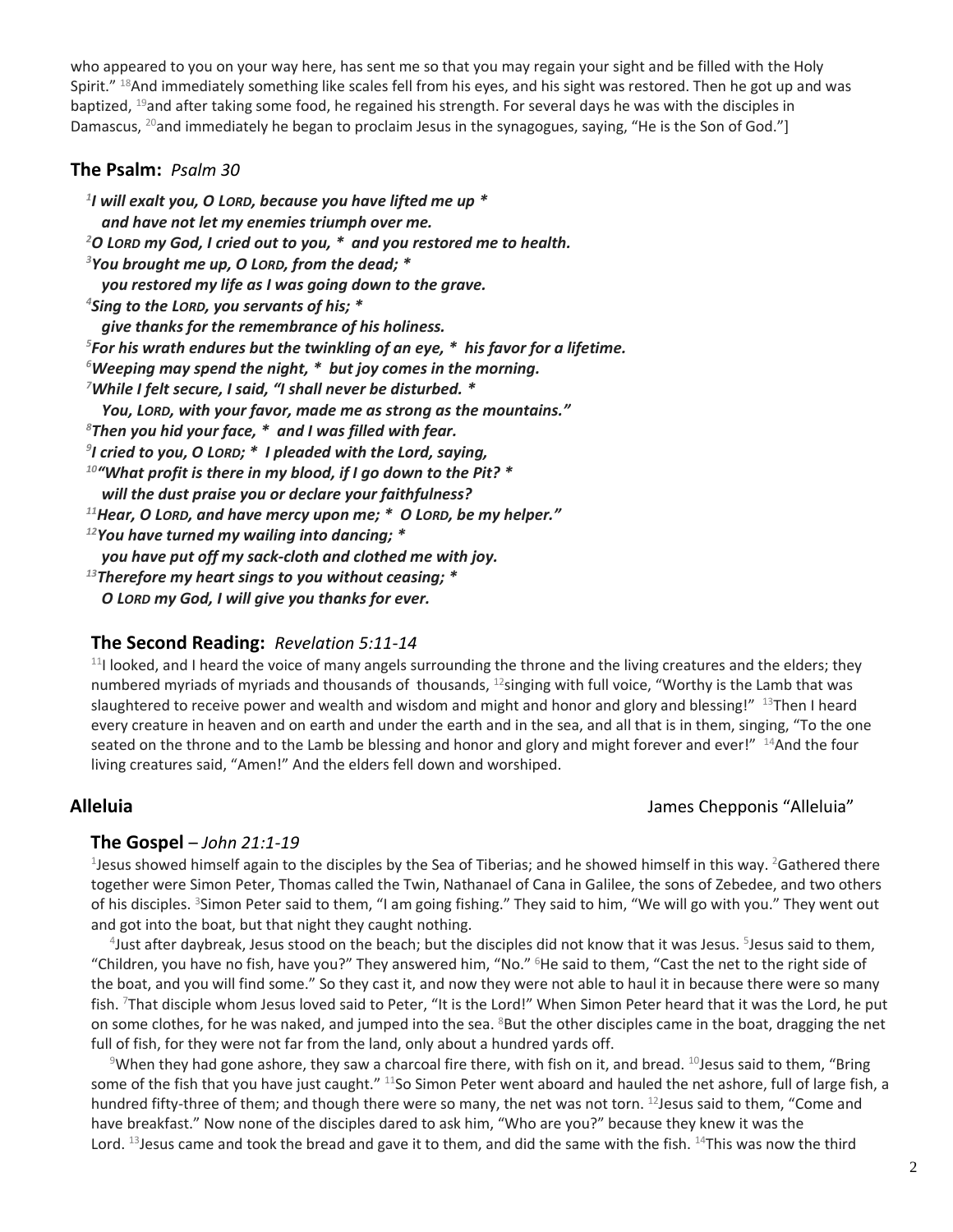time that Jesus appeared to the disciples after he was raised from the dead.

 $15$ When they had finished breakfast, Jesus said to Simon Peter, "Simon son of John, do you love me more than these?" He said to him, "Yes, Lord; you know that I love you." Jesus said to him, "Feed my lambs." <sup>16</sup>A second time he said to him, "Simon son of John, do you love me?" He said to him, "Yes, Lord; you know that I love you." Jesus said to him, "Tend my sheep." <sup>17</sup>He said to him the third time, "Simon son of John, do you love me?" Peter felt hurt because he said to him the third time, "Do you love me?" And he said to him, "Lord, you know everything; you know that I love you." Jesus said to him, "Feed my sheep. <sup>18</sup>Very truly, I tell you, when you were younger, you used to fasten your own belt and to go wherever you wished. But when you grow old, you will stretch out your hands, and someone else will fasten a belt around you and take you where you do not wish to go." <sup>19</sup>(He said this to indicate the kind of death by which he would glorify God.) After this he said to him, "Follow me."

## **Gospel Response/Alleluia**

#### **The Sermon**

#### **Nicene Creed**

#### **Prayers of the People**

*All remain standing.*

*Presider or deacon*

In joy and hope let us pray to the Father saying, *Hear our prayer.*

### **The Peace**

## **HOLY COMMUNION**

| <b>Offertory Music</b>                                            |                                                                                                                                                                                                                                               | Feed My Lambs | Natalie Sleeth                       |
|-------------------------------------------------------------------|-----------------------------------------------------------------------------------------------------------------------------------------------------------------------------------------------------------------------------------------------|---------------|--------------------------------------|
| <b>Offertory</b>                                                  |                                                                                                                                                                                                                                               |               |                                      |
| Celebrant<br>People                                               | All things come of thee, O Lord.<br>And of thine own have we given thee                                                                                                                                                                       |               |                                      |
|                                                                   | The Great Thanksgiving - Eucharistic Prayer A                                                                                                                                                                                                 |               | pg. 361 in the Book of Common Prayer |
| Celebrant<br>People<br>Celebrant<br>People<br>Celebrant<br>People | The Lord be with you.<br>And also with you.<br>Lift up your hearts.<br>We lift them to the Lord.<br>Let us give thanks to the Lord our God.<br>It is right to give him thanks and praise.                                                     |               |                                      |
| Celebrant                                                         | It is right, and a good and joyful thing, always and everywhere to give thanks to you, Father<br>Almighty, Creator of heaven and earth.<br>Therefore we praise you, joining our voices with Angels and Archangels and with all the company of |               |                                      |
|                                                                   | heaven, who for ever sing this hymn to proclaim the glory of your Name:                                                                                                                                                                       |               |                                      |
| <b>Sanctus</b>                                                    | Holy, holy, holy Lord, God of power and might, heaven and earth are full of your glory.<br>Hosanna in the highest. Blessed is he who comes in the name of the Lord.<br>Hosanna in the highest.                                                |               |                                      |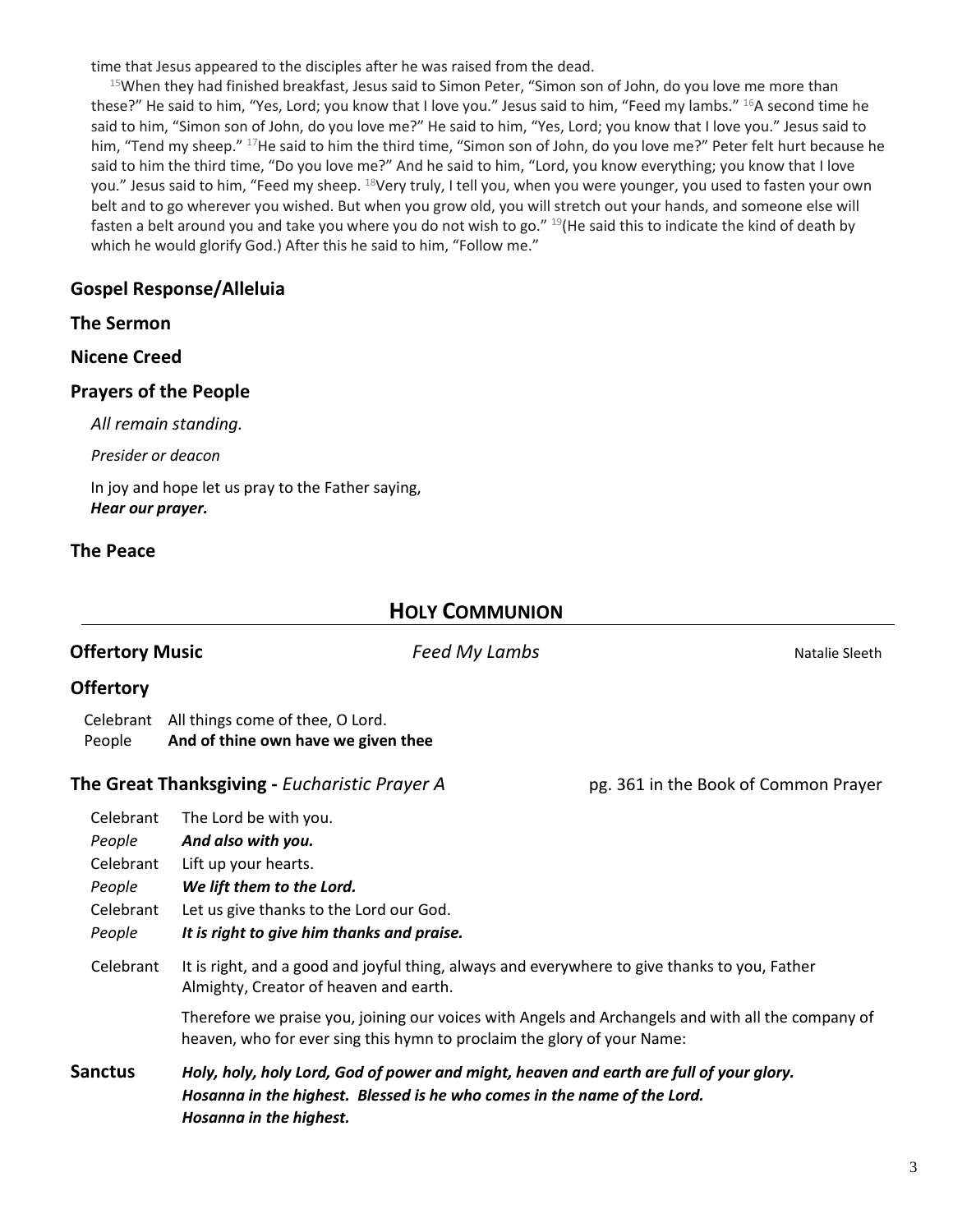Celebrant Holy and gracious Father...

. . .Therefore we proclaim the mystery of faith:

#### Celebrant and People *Christ has died. Christ is risen. Christ will come again.*

Celebrant We celebrate the memorial of our redemption. . .

. . .Almighty Father, now and for ever. *AMEN.*

As our Savior Christ has taught us, we now pray,

### **The Lord's Prayer**

*Our Father, who art in heaven, hallowed be thy Name, thy kingdom come, thy will be done, on earth as it is in heaven. Give us this day our daily bread. And forgive us our trespasses, as we forgive those who trespass against us. And lead us not into temptation, but deliver us from evil. For thine is the kingdom and the power, and the glory, for ever and ever. Amen.*

## **The Breaking of the Bread**

*A period of silence is kept.*

## **Fraction Anthem Hymnal #S-155**

## Alleluia, alleluia, alleluia. Christ our Passover is sacrificed for us; therefore let us keep the feast. Alleluia, alleluia, alleluia.

# **Communion Music** *Shepherd of souls refresh and bless* **Hymnal #343**

Shepherd of souls, refresh and bless thy chosen pilgrim flock with manna in the wilderness, with water from the rock.

We would not live by bread alone, but by thy word of grace, in strength of which we travel on to our abiding-place.

Be known to us in breaking bread, and do not then depart; Savior, abide with us, and spread thy table in our heart.

Lord, sup with us in love divine thy Body and thy Blood, that living bread, that heavenly wine, be our immortal food.

## **Sending Forth**

## **Postcommunion Prayer**

*Eternal God, heavenly Father, you have graciously accepted us as living members of your Son our Savior Jesus Christ, and you have fed us with spiritual food in the Sacrament of his Body and Blood. Send us now into the world in peace, and grant us strength and courage to love and serve you with gladness and singleness of heart; through Christ our Lord. Amen.*

## **Easter Blessing**

**Closing Hymn** *Alleluia! Sing to Jesus* **<b>Hymnal #460** 

Alleluia! sing to Jesus! his the scepter, his the throne; Alleluia! his the triumph, his the victory alone; Hark! the songs of peaceful Zion thunder like a mighty flood; Jesus out of every nation hath redeemed us by his blood.

Alleluia! not as orphans are we left in sorrow now; Alleluia! he is near us, faith believes, nor questions how: though the cloud from sight received him, when the forty days were o'er, shall our hearts forget his promise, 'I am with you evermore'?